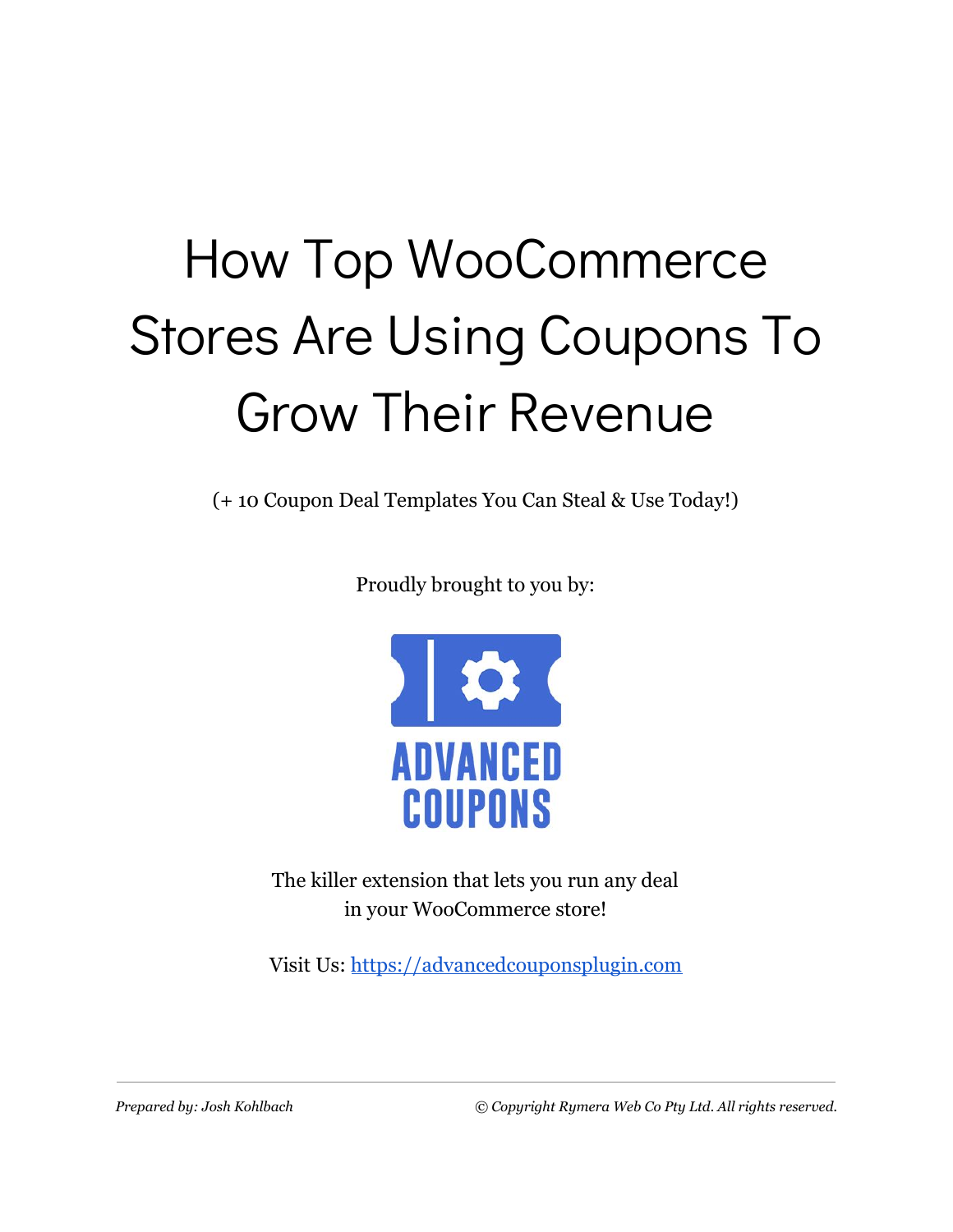### Table Of Contents

| <b>Introduction</b>                     | $\mathbf 2$    |
|-----------------------------------------|----------------|
| The #1 Mistake                          |                |
|                                         | $\overline{4}$ |
| The Counter-Intuitive Thing             | 5              |
| How To Grow Via Coupons                 | 6              |
| <b>Coupon Deal Templates</b>            | 8              |
| "WELCOME10"                             | 9              |
| <b>Free Shipping Offer</b>              | 11             |
| <b>Buy One Get One (BOGO)</b>           | 13             |
| <b>Free Products</b>                    | 14             |
| <b>Flash Sales</b>                      | 15             |
| <b>Threshold Offer</b>                  | 16             |
| <b>Customer Groups</b>                  | 17             |
| <b>The Upsell</b>                       | 18             |
| <b>The Product Bundle</b>               | 19             |
| <b>Cart Abandonment</b>                 | 20             |
| <b>Affiliate Deals</b>                  | 22             |
| <b>Advanced Coupons for WooCommerce</b> | 23             |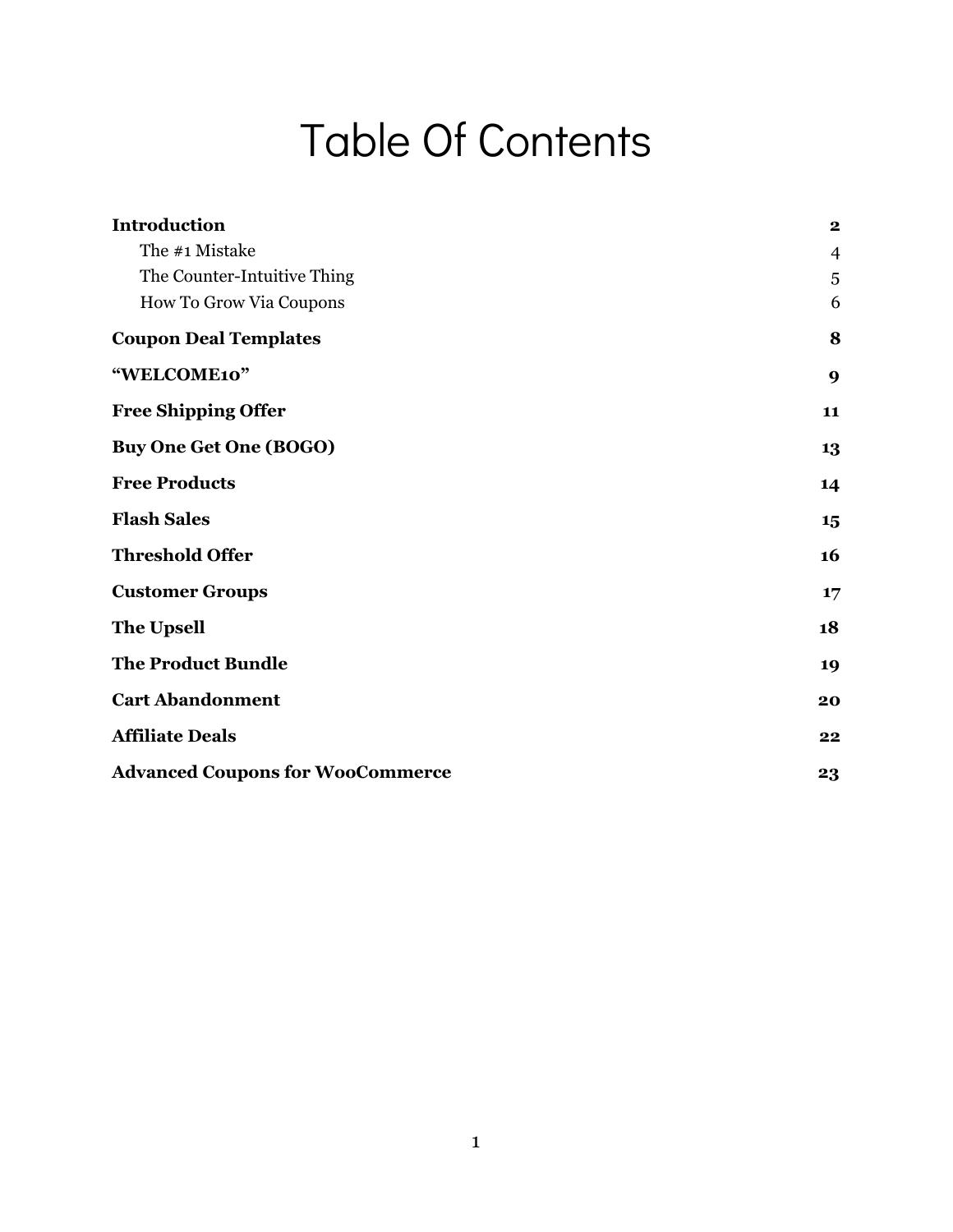# <span id="page-2-0"></span>The #1 Mistake, The Counter-Intuitive Thing To Motivate People & How To Grow Via Coupons

There's no doubt about it – coupons are a FANTASTIC way to grow your online store.

But the problem is most beginning store owners don't know HOW to use them effectively. Nearly all of them make some common mistakes that hold them back and deliver poor results.

If this is you then listen up! Your world is about to change.

In the next couple of pages I'm going to talk about the #1 mistake that people make, a counter-intuitive thing that will help you motivate people, and how to set yourself up to grow via coupons automatically.

Let's get stuck in.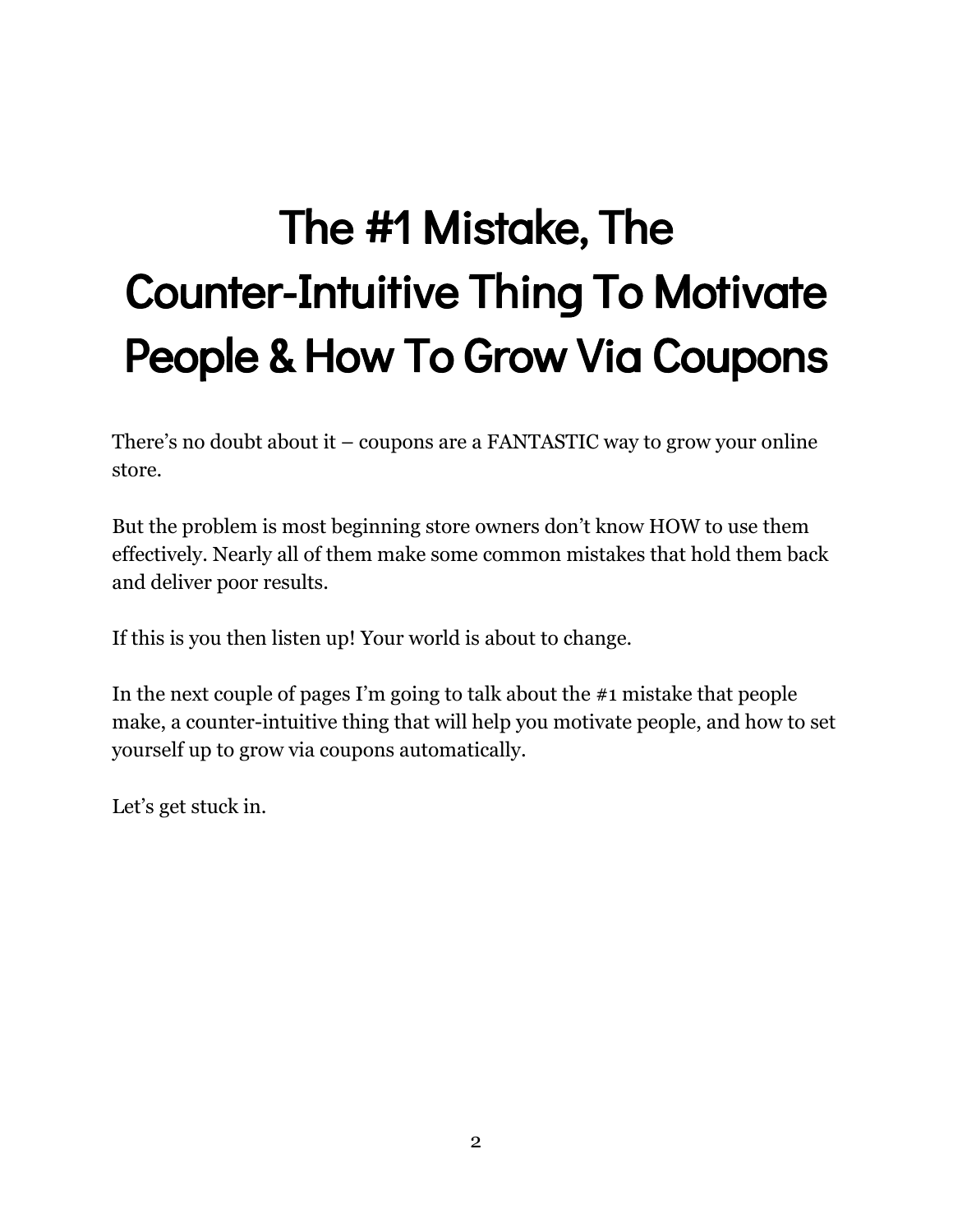#### <span id="page-3-0"></span>The #1 Mistake

The #1 mistake people make is making coupons for the masses.

When you started in business, you probably put a lot of effort in defining who you're targeting and what they're all about. This is called niche selection.

You can't sell to everyone after all.

So why would you make a coupon for the masses as well?

The biggest, and first, mistake that people make with coupons is doing a broad discount and hoping for the best.

Eg. 20% sale …. Come and get it!

Motivating people to act should be your #1 prerogative. Does this deal excite the pants off you? Hell no!

Unless you're an absolutely enormous retailer doing an end of year stocktake clearance of all your items, you should strike this kind of deal from your playbook permanently.

By creating coupon deals that just target everybody you're basically saying to your customers that you don't know what will work and you're just doing a blanket discount because you're unimaginative and can't think of something good to do.

Being specific about your coupon deals tells the opposite.

It shows that you know who your customers are and you're not afraid to talk to them in language that matters to them.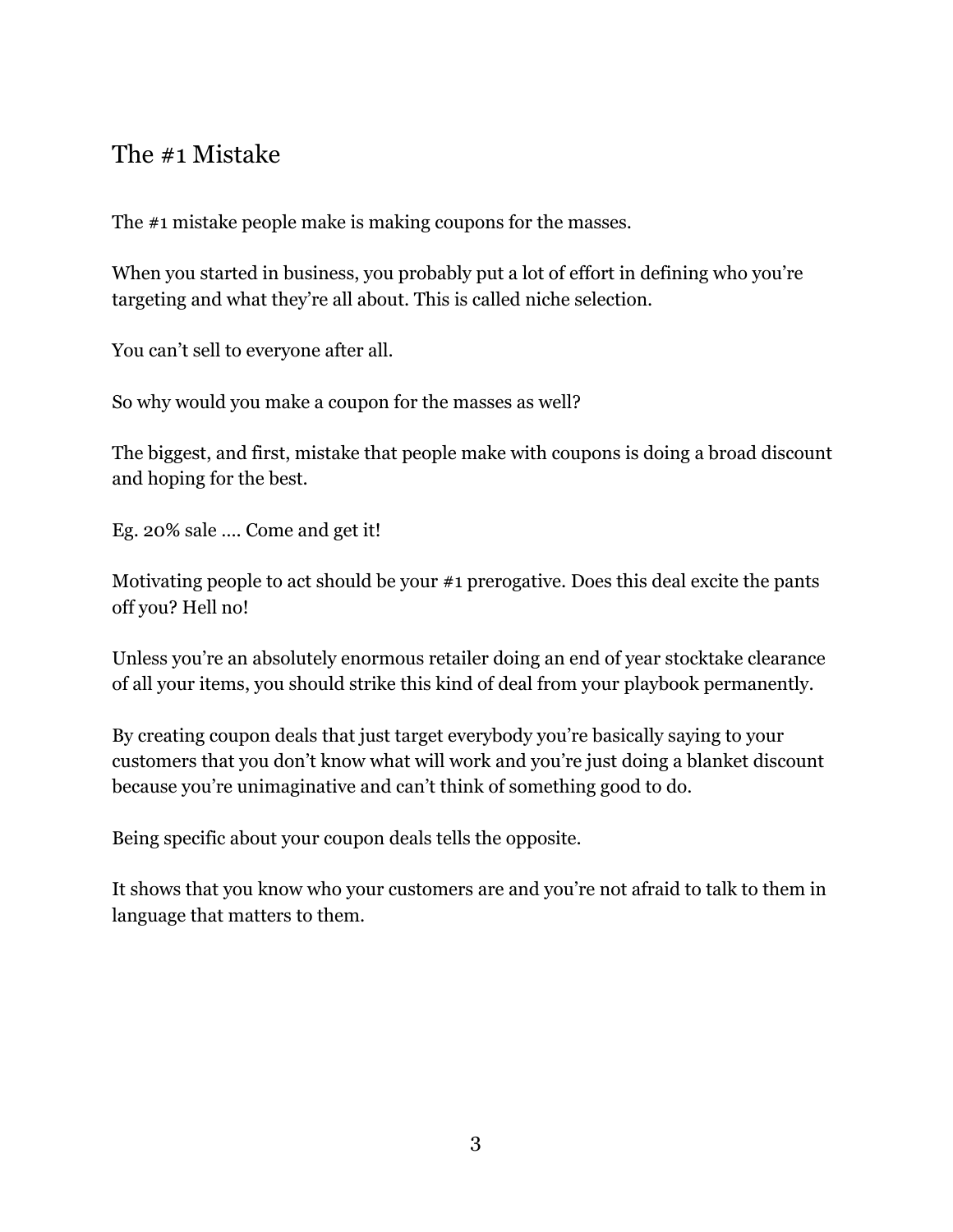#### <span id="page-4-0"></span>The Counter-Intuitive Thing

With the above #1 mistake in mind you might like to know what this counter-intuitive thing is all about.

Inside your audience there will be certain groups of customers. These are groups of people who are motivated by different things.

The counter-intuitive approach says to make deals that exclude everyone else, and just deal directly with one group at a time.

So instead of making coupon deals for ALL of your customers, focus on making your coupon deals for small subsets of customer groups instead.

These customer groups can be defined in any number of ways:

- 1. Their buying patterns
- 2. The categories they bought from
- 3. Their meta details such as age, sex, where they live, how they identify themselves (hipsters, craft beer enthusiasts, fashionistas, socialites, etc..)
- 4. Whether they've done business with you before or not (and how often)
- 5. What type of customer they are (retail or wholesale)
- 6. … the list goes on!

Just like niche selection there is any number of ways to separate people and once you do this allows you to focus on those groups of people.

And when you focus on a group of people it's much easier to brainstorm to find out what motivates them, what their likes and dislikes are, who makes up that group (men, women, old people, young people, hipsters, artists, etc, etc).

This in-turn lets you create targeted messaging to get those people on the hook.

Coupon marketing is just like business marketing.

You need to know who you are talking to, then you can create something that will resonate with them.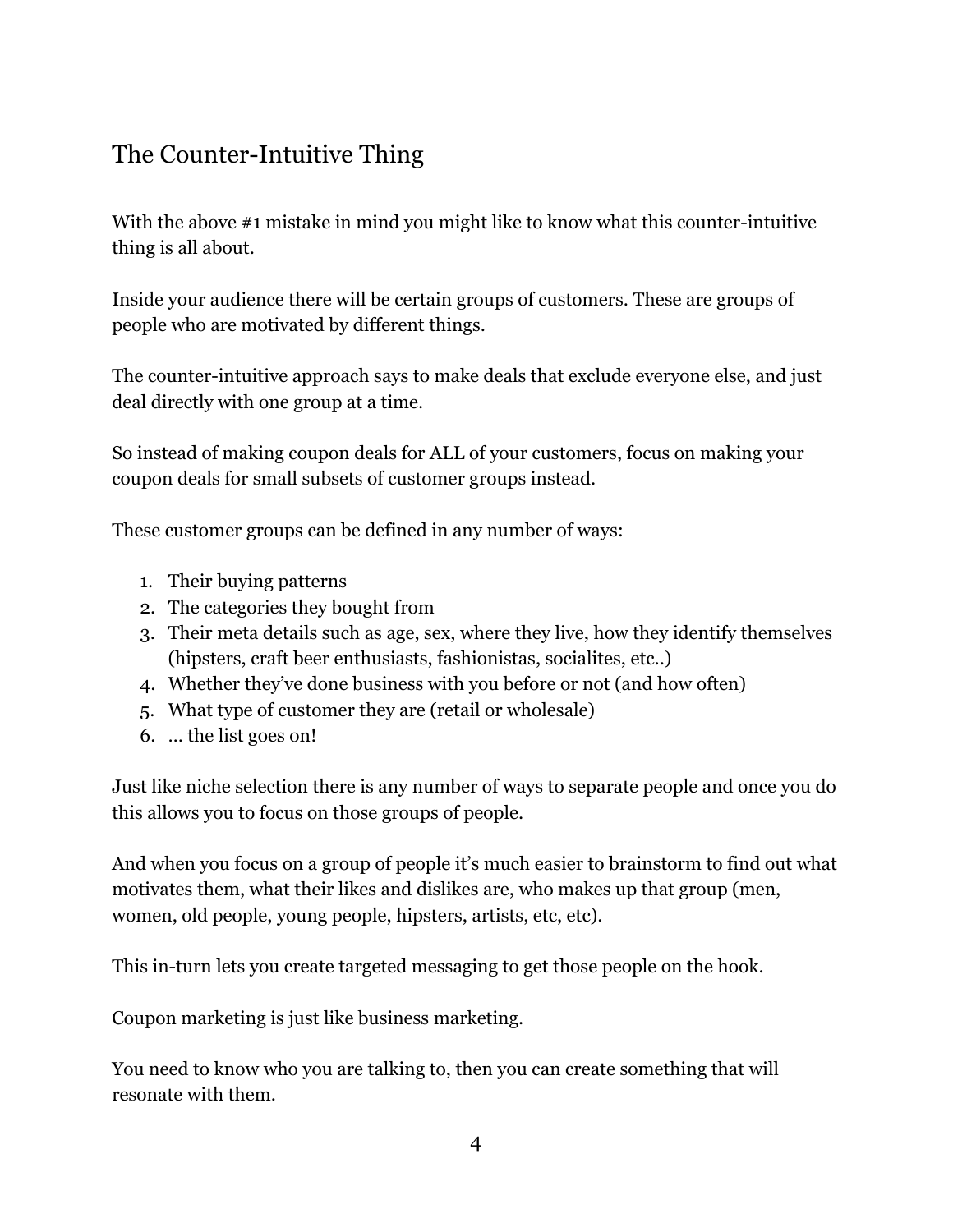#### <span id="page-5-0"></span>How To Grow Via Coupons

With the rise of e-commerce so too comes the rise of many other surrounding industries.

One such industry that has seen massive growth both in terms of use and innovation is email marketing.

Coupons go hand in hand with email marketing. And here's why...

On just about every major email marketing platform (think Mailchimp, Drip, ConvertKit, etc) you can pass e-commerce data to sync up the information about what customers have purchased.

You can then use this data to segregate customers for mailing promotions.

This is an important note. If your email marketing platform doesn't have this, then change providers. It will be vital to the growth of your store.

It's now possible to target customers who have purchased a particular item or purchased from a specific category of items.

Combine that with the power of specific coupon deals and you can see how email marketing and coupons can be your biggest growth lever in your e-commerce business going forward.

But it doesn't stop there… it gets better…

Add new advances in marketing automation into the mix and you can now automate the production and sending of these targeted email campaigns.

For example: Imagine you own a dog treat store.

Now imagine that you can separate out just the people who purchase a particular bag of treats within the last 30 days and haven't re-ordered.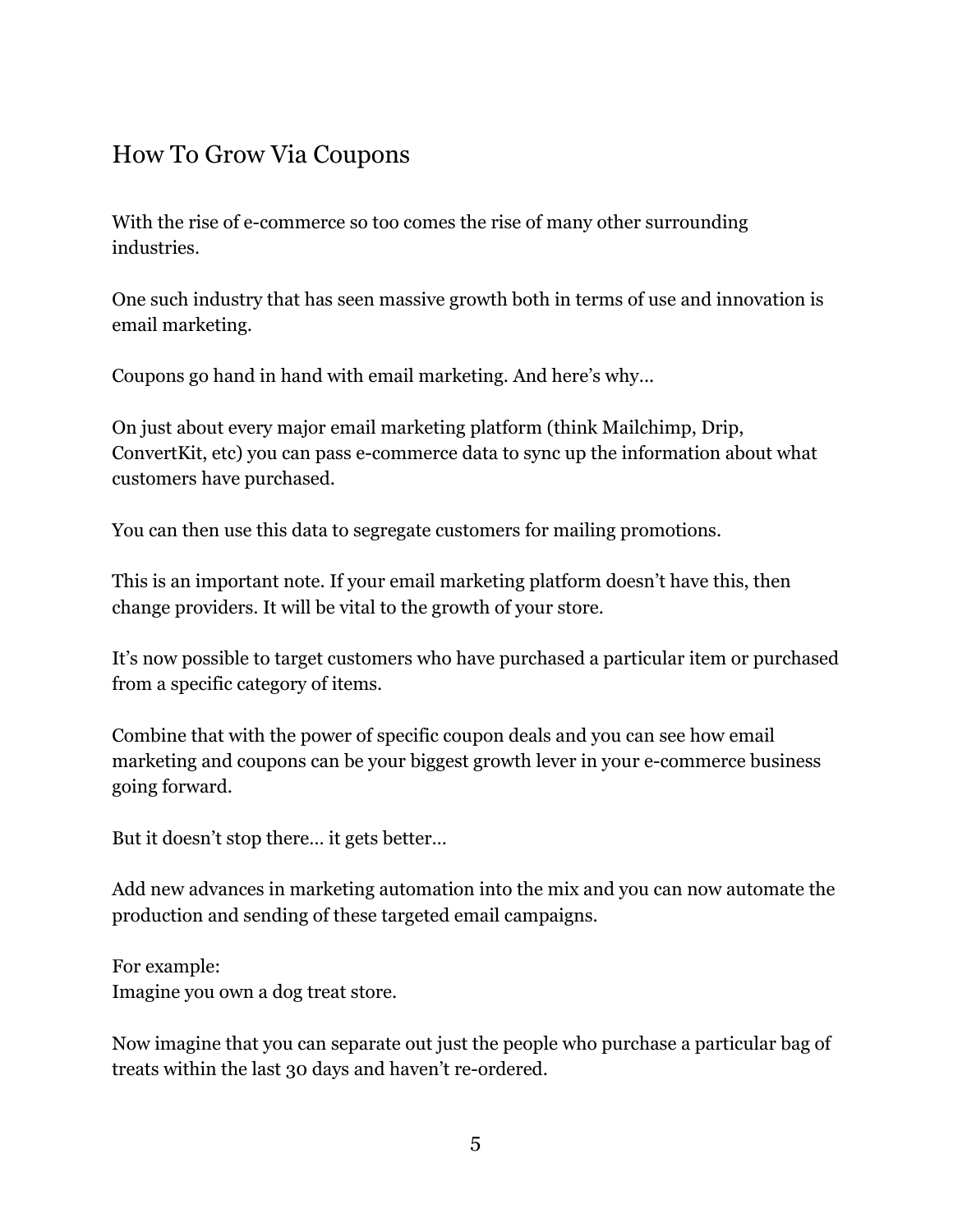You can setup an automated email marketing campaign targeted to those people to not only re-order that item but also to upsell them on different related dog treats. Or a bigger bag of the same treat. Or a special deal on a variety pack so their fluffy little friend can sample a number of treats to see what they like.

Setting this up to run automatically is like 1 little funnel that gets customers to re-order, try different products and increase their lifetime value to your business.

And the beauty of it is you can setup 10's or 100's of these automated sequences based on specific rules that you define and sub-groups of customers that you are targeting with your coupon deals.

All of a sudden, you have hundreds of coupons tied to hundreds of automatically delivered campaigns and you don't have to do a thing to run it.

This is how the big e-commerce stores are growing and the good thing is it's all within your reach.

So turn up the volume and grow your store on autopilot!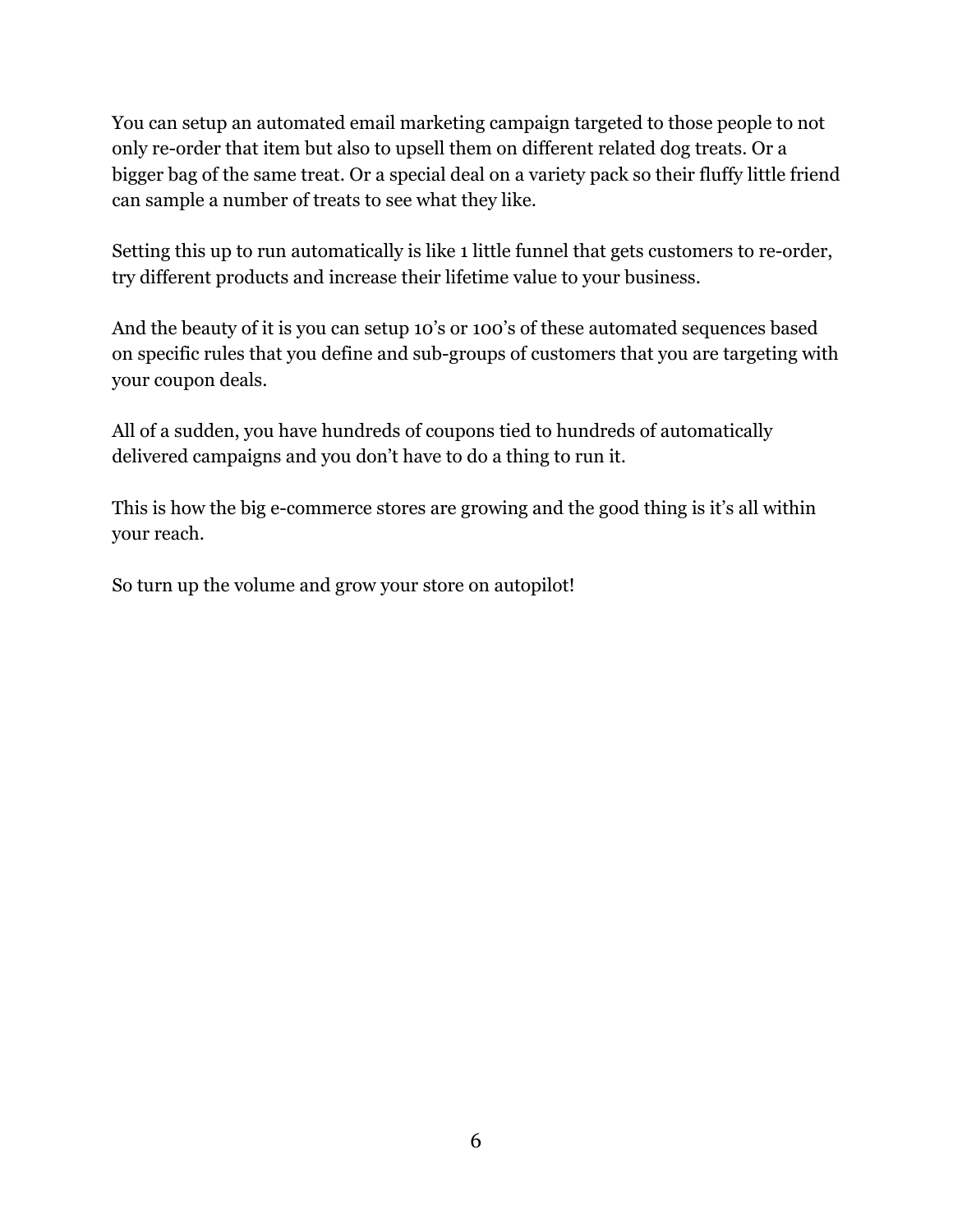### <span id="page-7-0"></span>Coupon Deal Templates

The following coupon deal templates can be used to grow your store.

Feel free to modify and use them according to your needs.

As mentioned above, make sure that you don't just do "blanket" coupon marketing.

Get creative and see how you can work these deals in to target specific sub-groups of your customers. You'll see a much better result by doing so.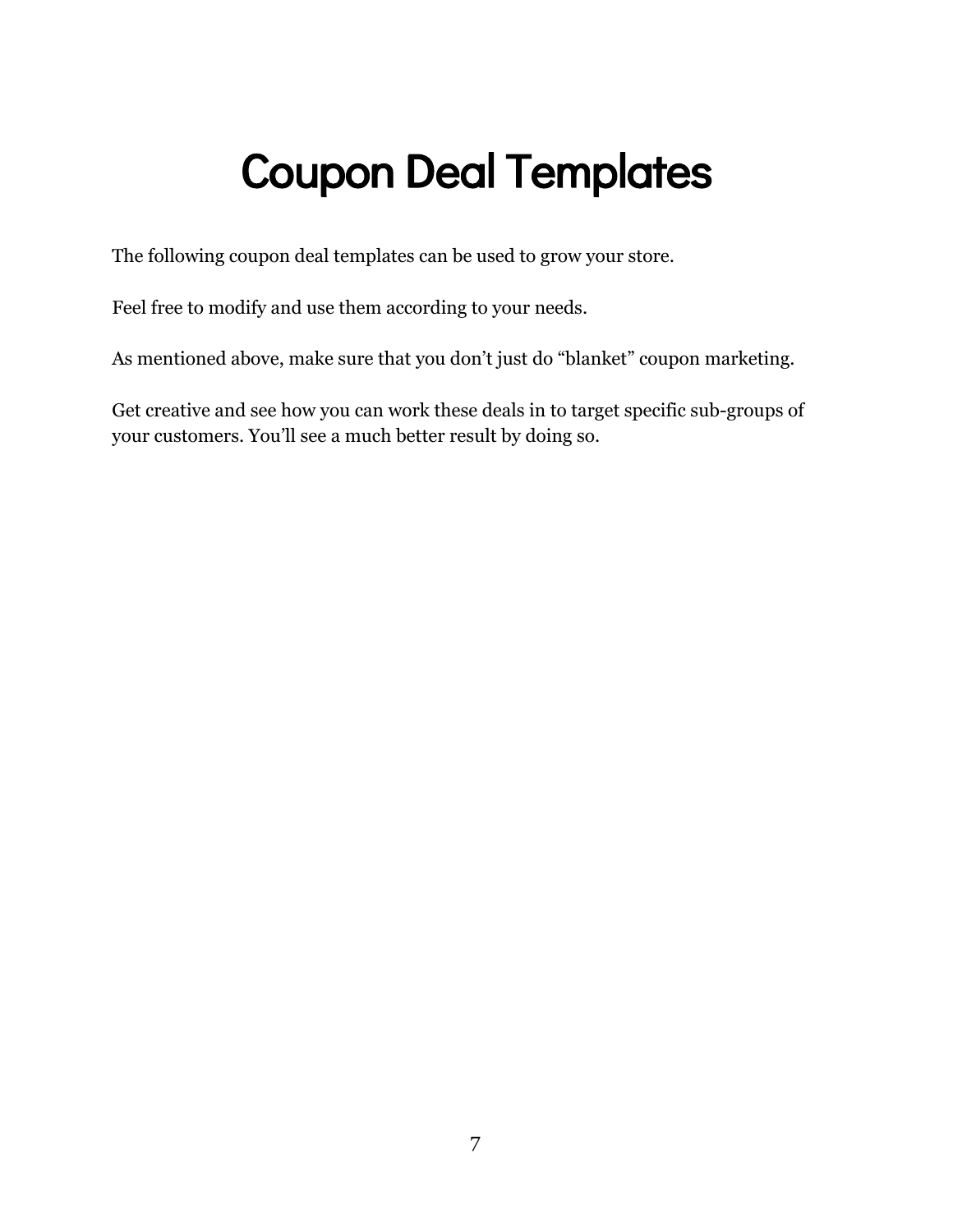### "WELCOME10"

<span id="page-8-0"></span>A basic coupon deal that promises a 10% discount for their first order in exchange for their email address.

**Target:** New visitors only (niching based on relationship)

**Discount Type:** Percentage based (usually 10%)

**Motivation:** Get them on your list & open up future marketing opportunities

#### **Display Options:**

- Delayed lightbox popup (6 sec delay)
- Exit Intent lightbox popup
- Exit Intent full screen takeover
- Welcome gate

The welcome coupon is a great place for us to start on our list. It's a tried and tested marketing tool and when done correctly can have a great impact on email collection.

The idea is that you give a 10% discount on their first order in exchange for getting their email address. Since most people will visit your store and then bounce it is a fantastic way to secure more emails for remarketing later.

Most people pair it with a newsletter offer – "sign up for our newsletter and get 10% off your first order" – but you don't have to do that, it can be a straight offer for the coupon in exchange for their email address.

My suggestion: Pair it with an automated email sequence in MailChimp, Drip or similar email marketing tool which introduces them to your store and what you're all about.

Using a post-signup email sequence will let you do a number of things:

- 1. Provide the discount code immediately
- 2. Educate people about your store and your products (education email/s)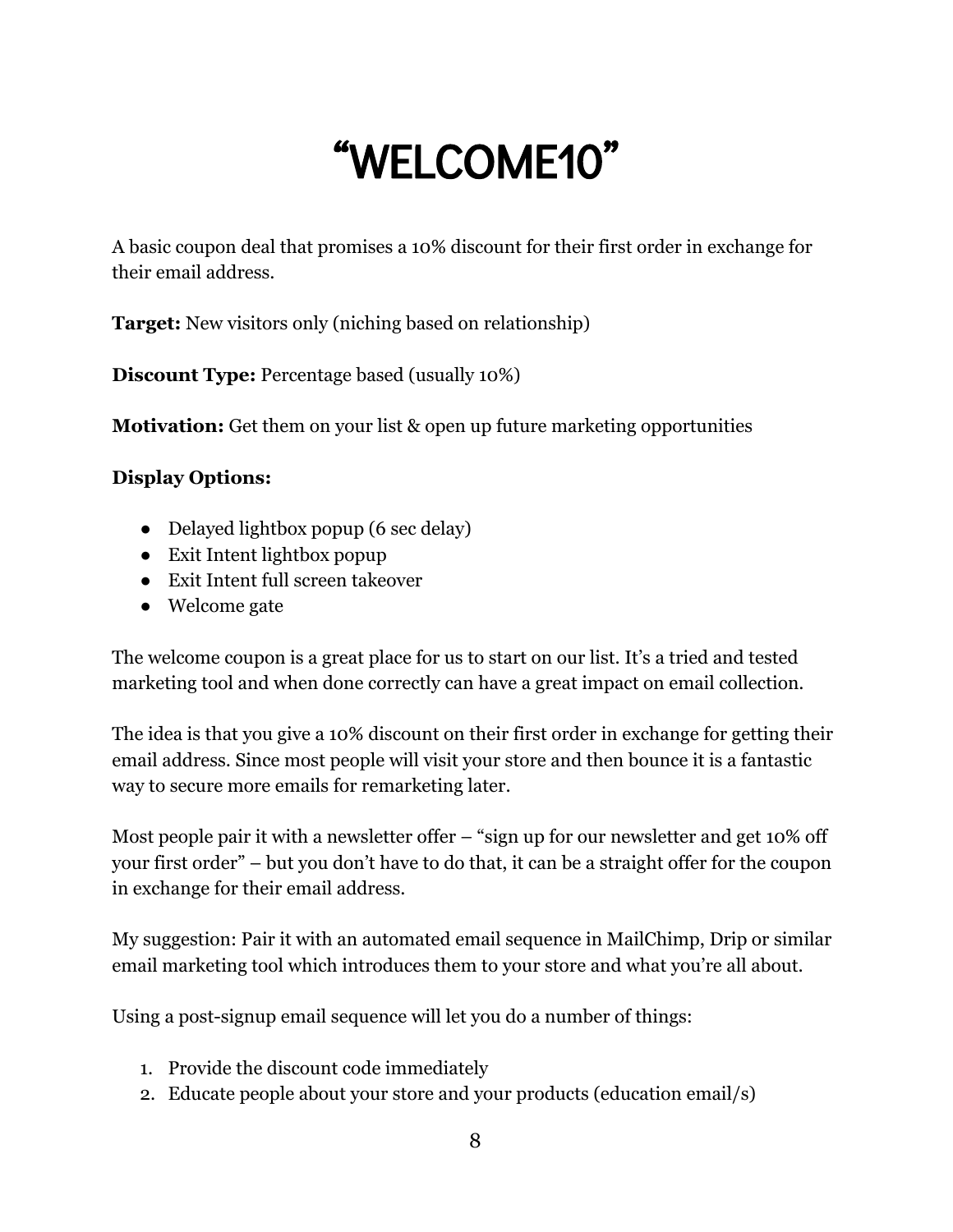- 3. Provide stories and testimonials of other customers (social proof email/s)
- 4. Remind them about the welcome coupon if they haven't used it yet

Education and social proof are important for increasing trust and familiarity with you and your brand.

Many people, despite deliberately signing up for it, will not use the welcome coupon straight away. Follow up your educational and social proof emails with a reminder email about their welcome coupon. It will come at a time where they are now familiar with you and your brand and they'll be more likely to use it.

Make sure this sequence and reminder emails only go to customers who haven't used the coupon yet – this is easy to do in tools like MailChimp, Drip, etc.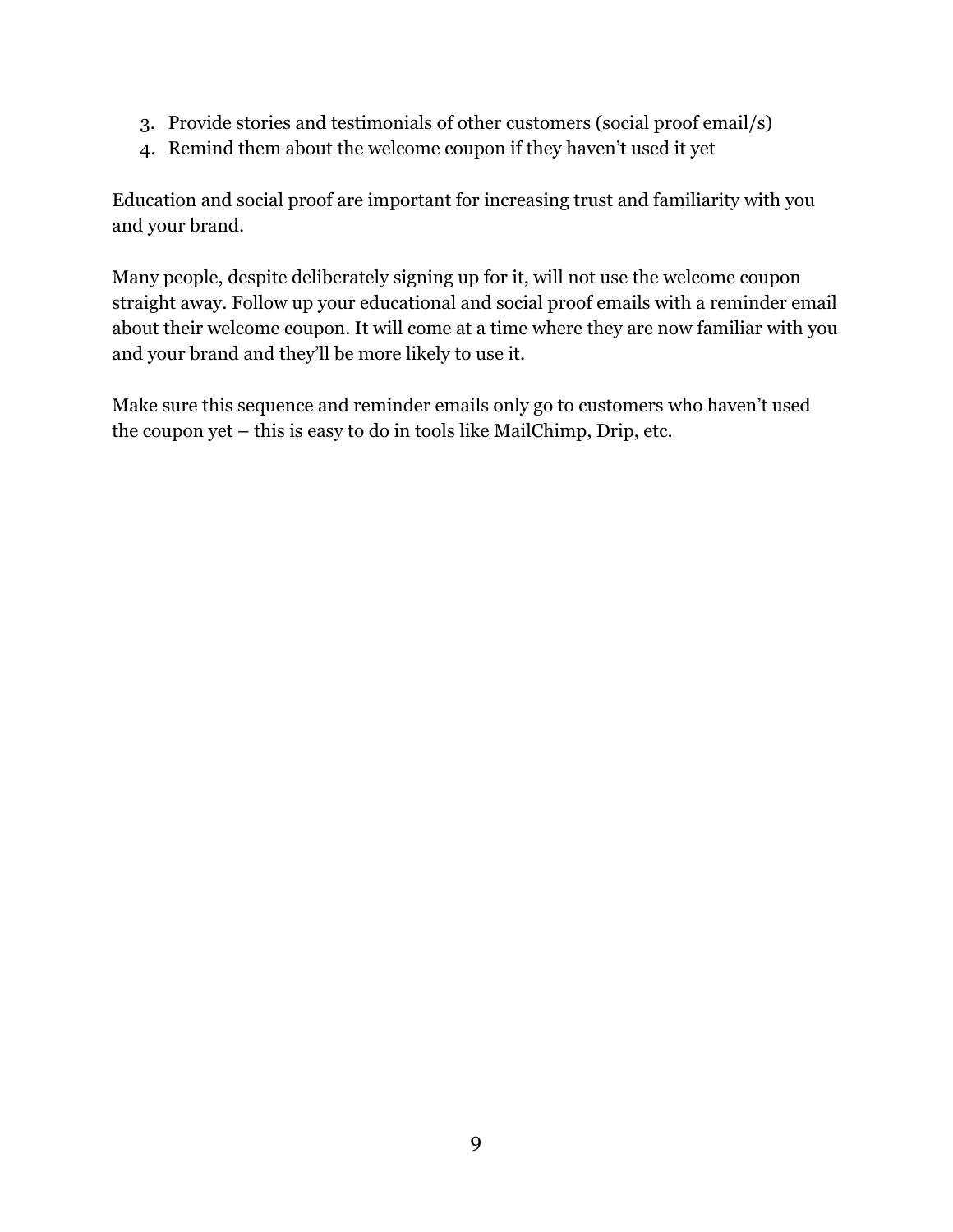# Free Shipping Offer

<span id="page-10-0"></span>A coupon that grants the customer free shipping for their next order.

**Target:** Existing customers purchasing over a certain amount

**Discount Type:** Free shipping

**Motivation:** To increase total order value

#### **Display Options:**

- Via targeted email blast
- Popup offer during cart
- Automatically applied cart deal (surprise!)
- Sidebar while shopping

There's very few offers that are as motivating as a good free shipping offer to customers.

Shipping costs are one of the things that people will actually add stuff to cart and then go all the way through to your checkout just to see what they are. If you can take that off the table, then it's removing a potential objection before it even comes into their mind.

The motivation for the store owner is to increase sales numbers either temporarily or as a permanent arrangement.

You can work free shipping into your offers in multiple ways.

If you want to run this as a temporary offer to spur customers along, then it's easily done as a an email blast promoting your coupon code coupled with an expiry date.

If you want to personalise the offer you could add it to your post-purchase email sequence. Think about the typical purchase cycle of your customers and time the email to go out just prior to when they would typically make another order (it helps if you have data to back this up). This will make it the most effective.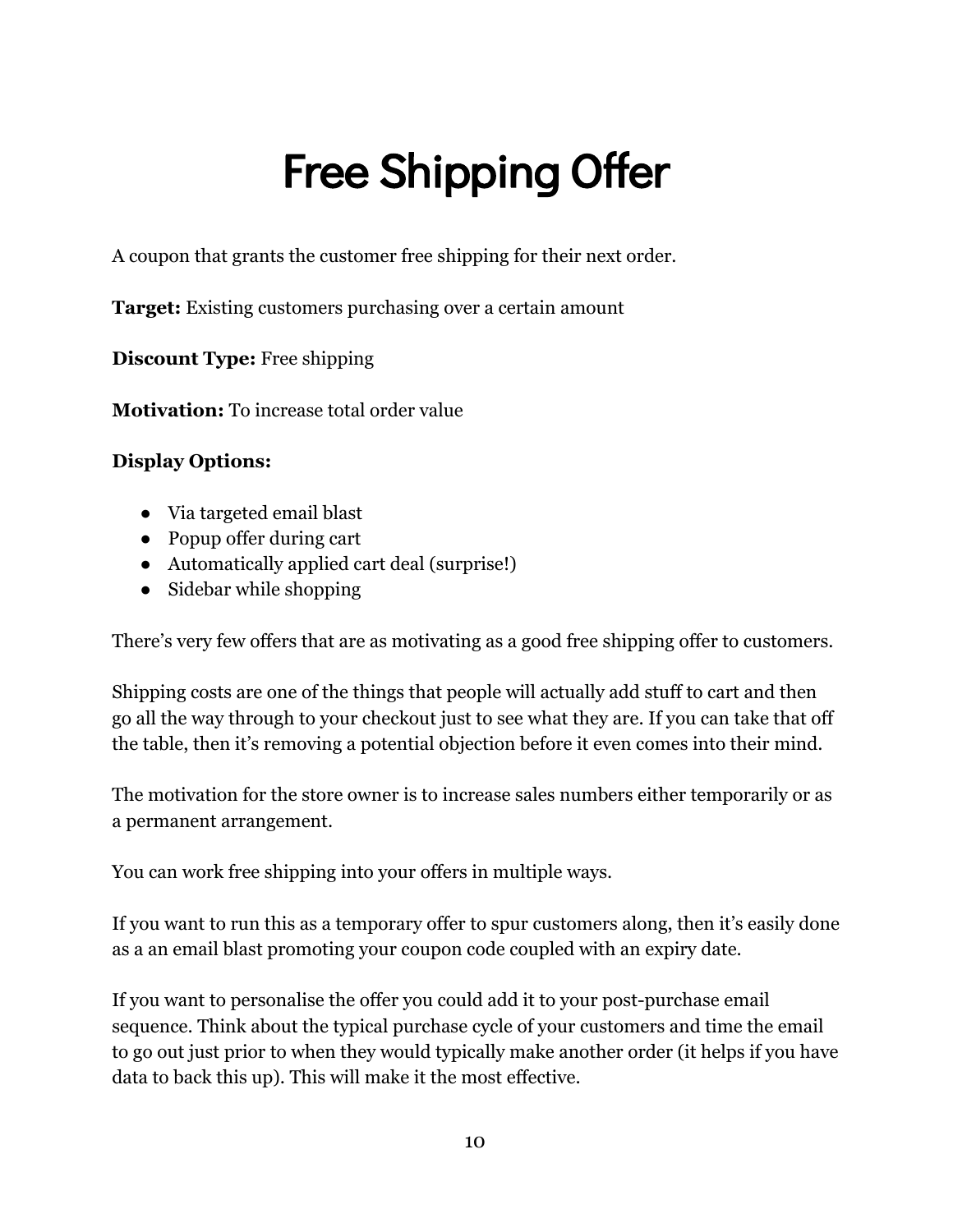Another option is to make it a permanent deal that is triggered automatically based on the customer's cart content.

You can do this in our plugin [Advanced Coupons for WooCommerce](https://advancedcouponsplugin.com/?utm_source=AdvancedCoupons&utm_medium=PDF&utm_campaign=TopStoresFunnel&utm_content=TopStoresPDF).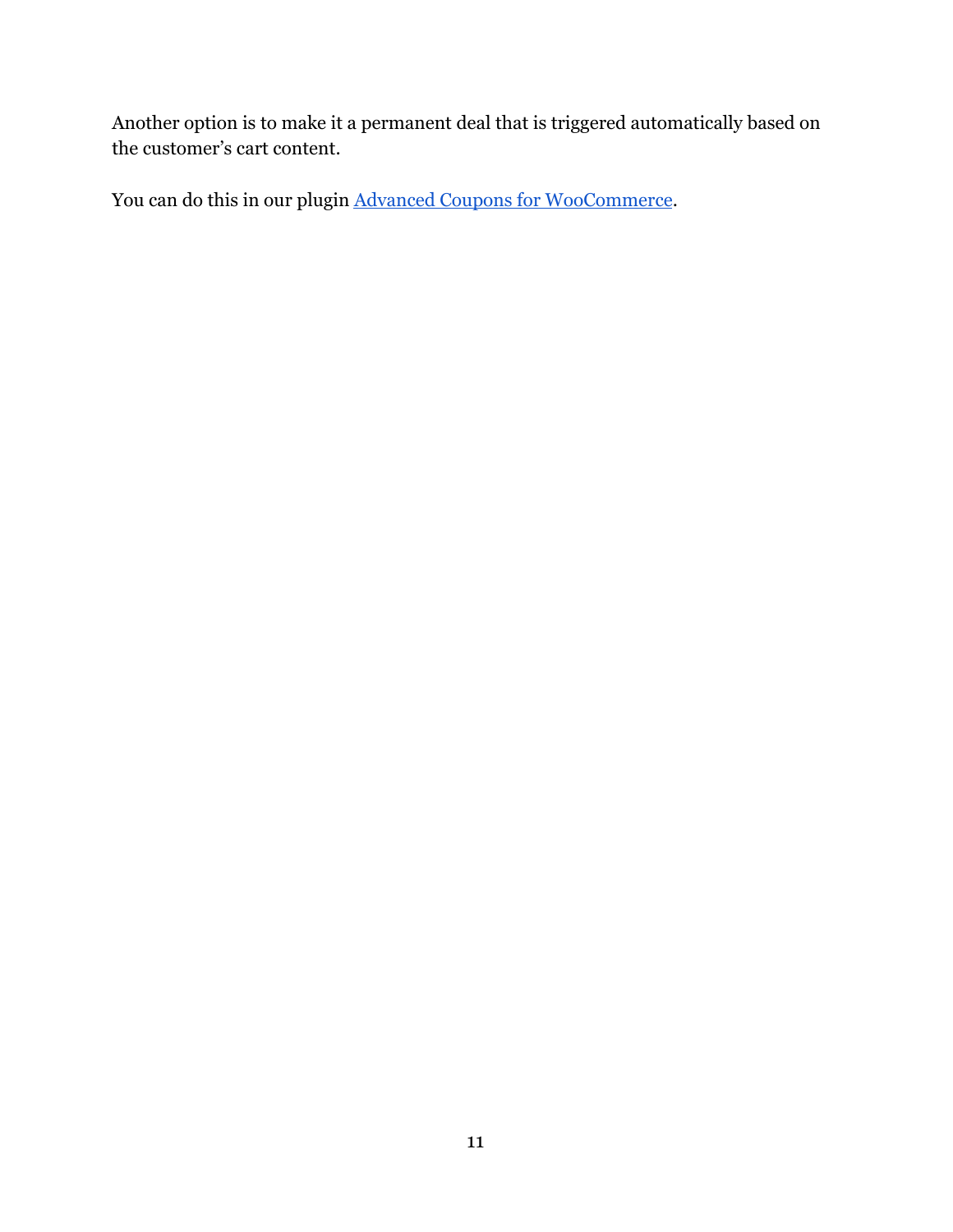# <span id="page-12-0"></span>Buy One Get One (BOGO)

When a customer buys a certain quantity of Product A, they get a Product B for free (or at a discount).

**Target:** All customers

**Discount Type:** Conditional product offer

**Motivation:** To increase orders for a certain product and/or introduce customers to a new product.

#### **Display Options:**

- Email blast
- Popup offer
- Standing offer on product page

Buy One Get One (BOGO) offers will sounds quite familiar; that's because it's one of the most popular formats to use when putting together an offer.

Buying a certain quantity of a product to get another product for free or for cheap is very enticing to customers.

Store owners tend to use BOGO offers for a couple of reasons:

- 1. To boost sales in general with a great offer
- 2. To introduce the customer to a new product at no cost in hope of them purchasing it separately

In [Advanced Coupons](https://advancedcouponsplugin.com/?utm_source=AdvancedCoupons&utm_medium=PDF&utm_campaign=TopStoresFunnel&utm_content=TopStoresPDF) you can run BOGO deals using coupons and even have them auto-apply if the customer makes the threshold in their cart.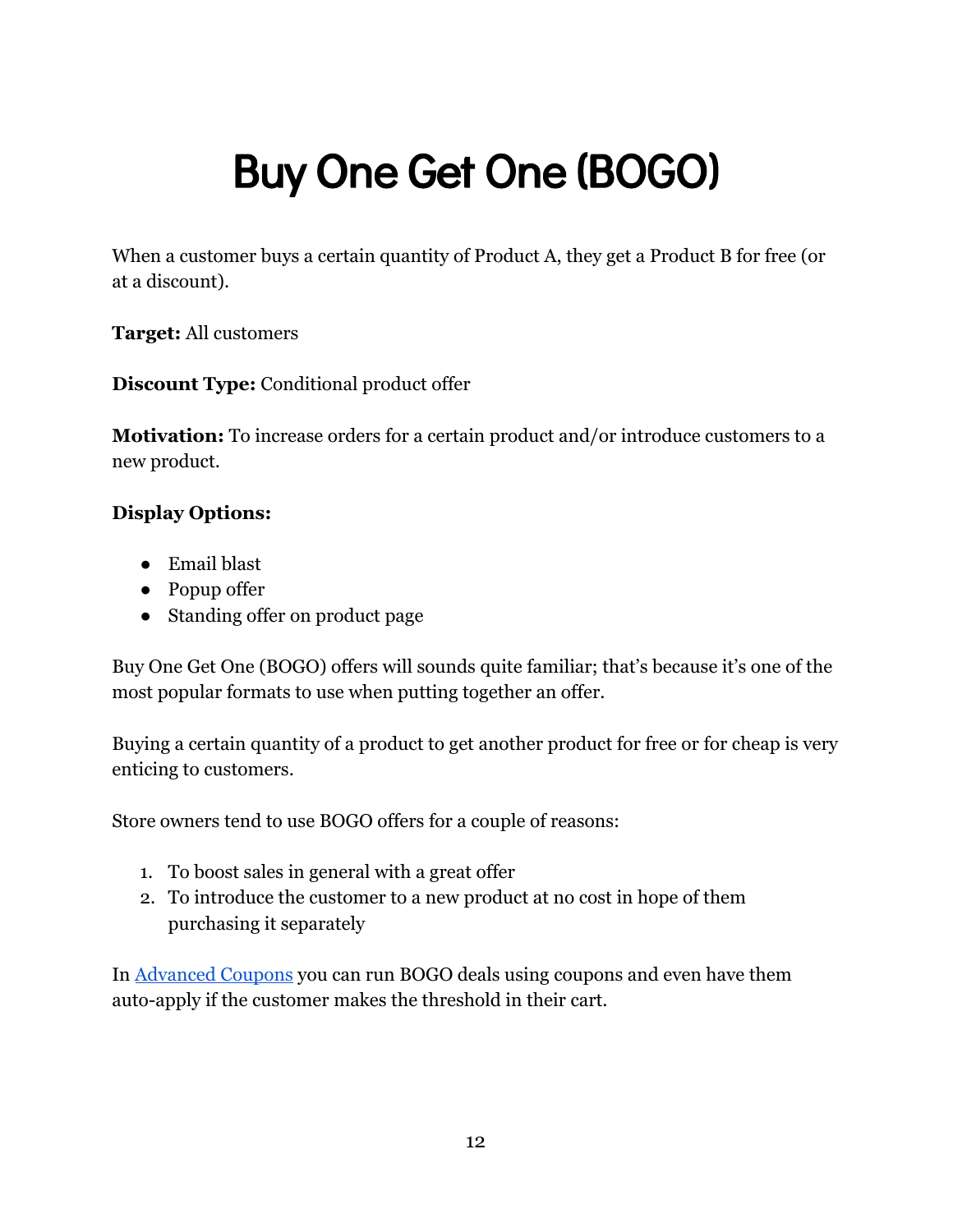### Free Products

<span id="page-13-0"></span>Conditionally giving away free products when another product is present in the cart.

**Target:** Specific customers

**Discount Type:** Conditional product offer

**Motivation:** Introducing customers to new products in the store

#### **Display Options:**

- Email blast
- Popup offer
- Standing offer on product page

Free product giveaways are generally framed as a "bonus" for completing some action. Generally speaking, they receive a sample product or something low cost.

You could use it to give a free product for all orders over a certain threshold. Or you could give away a free product if the customer is buying another specific product or a product from a certain category.

Another idea is to use it for giving away free product samples.

You can also restrict access to this free product to only those who enter a certain coupon code or satisfy certain conditions.

Free products can be very powerful especially because you've already earned the sale and you just need to provide the free product at cost in their package.

Using the apply conditions and free product tools in [Advanced Coupons](https://advancedcouponsplugin.com/?utm_source=AdvancedCoupons&utm_medium=PDF&utm_campaign=TopStoresFunnel&utm_content=TopStoresPDF) this is extremely easy to achieve.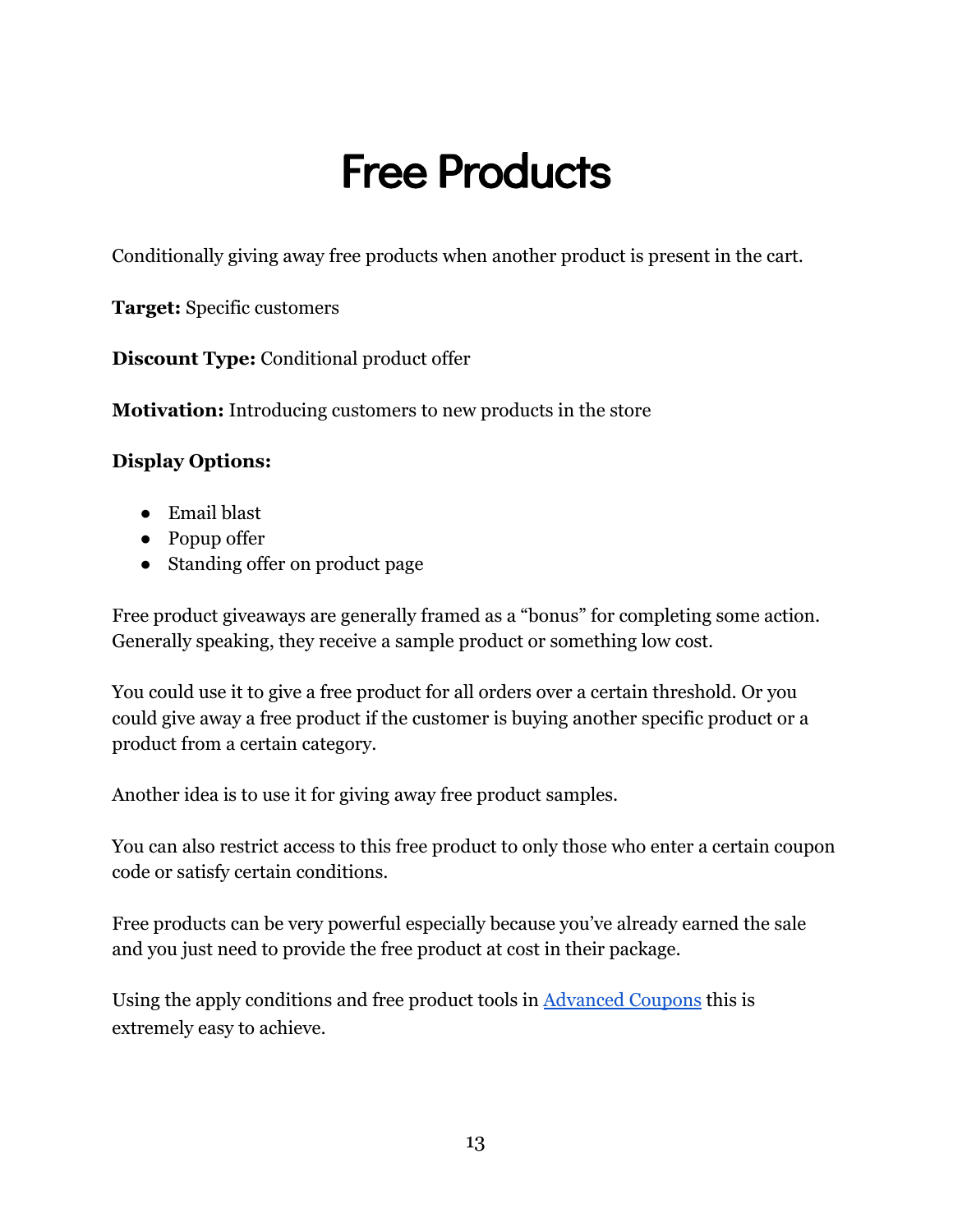### Flash Sales

<span id="page-14-0"></span>A flash sale is used to motivate users based on a certain time period. The time pressure creates urgency which gets them to take action or fear missing out.

**Target:** Specific customers

**Discount Type:** Timed offer

**Motivation:** To encourage your customer to take action quickly on a special offer or deal.

#### **Display Options:**

- Email blast
- Popup offers
- Social media

If you're running an amazing deal and you want to get the most customers taking action then consider using a flash sale to restrict the timing of the offer.

A timed offer means that the customer only has a small window of opportunity to take advantage of the deal.

This fear of missing out is a huge motivator and you will experience an amazing rush of customers for that period.

Very useful for holiday periods, special days (Black Friday/Cyber Monday) or just for boosting sales in a certain low period.

Also fantastic for re-activating old customers who haven't ordered in a while.

You can restrict the time period a coupon is available for in our **Advanced Coupons** plugin by setting a schedule.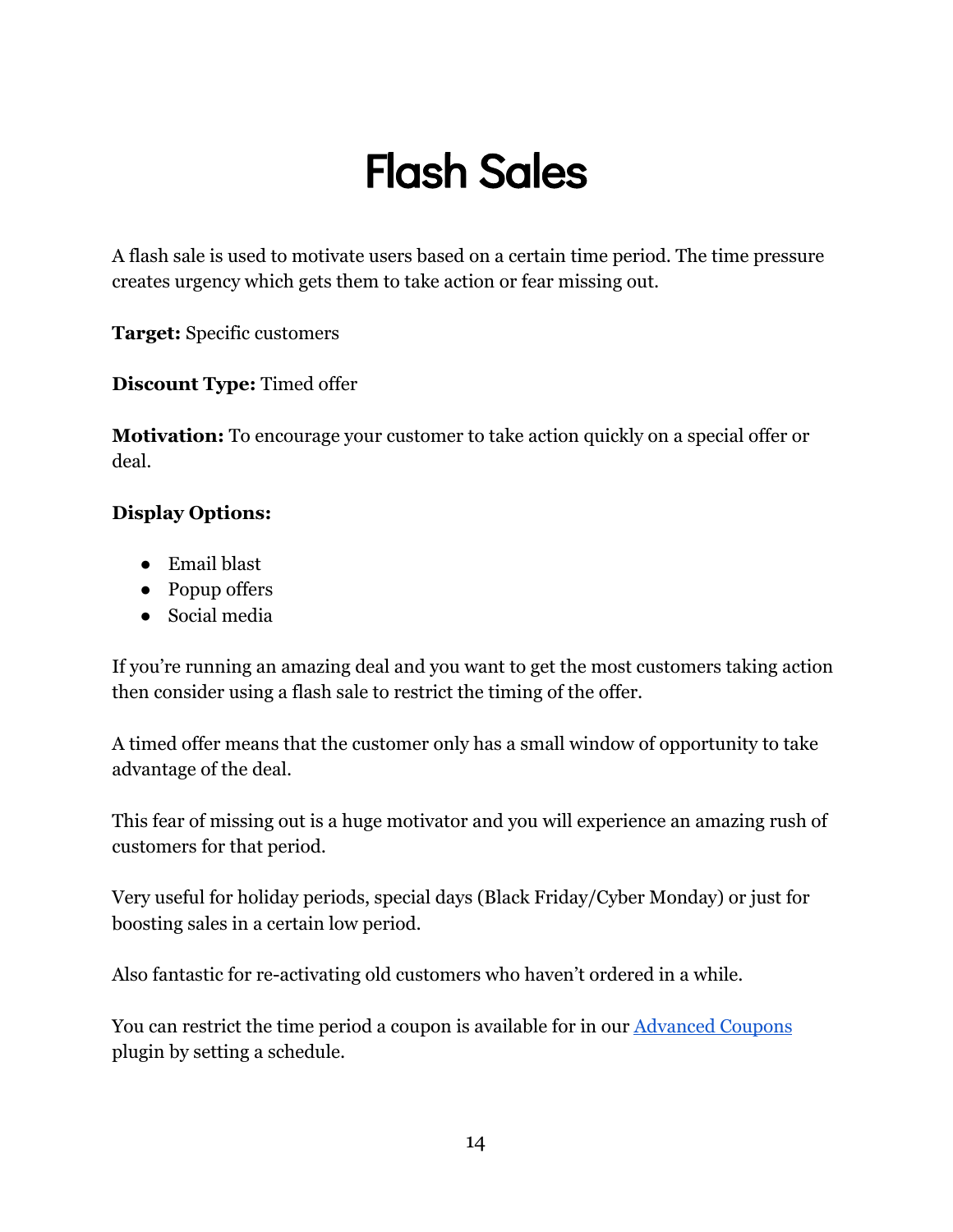### Threshold Offer

<span id="page-15-0"></span>A way to increase the average order size on your site. Threshold offers encourage customers to add more to their cart to unlock a discount of some sort.

**Target:** Specific existing customers

**Discount Type:** Discount offer

**Motivation:** To encourage your customer to buy more during their order

#### **Display Options:**

- In-cart messages
- Sidebar

One of the best ways to increase revenue is to look at figures like your average order value (AOV). This tells you the revenue you make, on average, from customers per order.

Focusing on boosting your AOV can do wonders for your bottom line and that's what this promotion type is all about.

Threshold offers are designed to inch the AOV higher and higher.

They works especially great if you can find a way to highlight the promotion in and around the cart page when the customer goes to review their order.

Making it seems like a game where they can "unlock" the next promotion level is a great way to incentivize.

In the [Advanced Coupons](https://advancedcouponsplugin.com/?utm_source=AdvancedCoupons&utm_medium=PDF&utm_campaign=TopStoresFunnel&utm_content=TopStoresPDF) plugin you can set the exact conditions you want before the coupon is allowed to be applied. There's options for cart subtotal, having certain products in the cart (with certain quantities) and more so you can really get creative about the threshold offers you put together.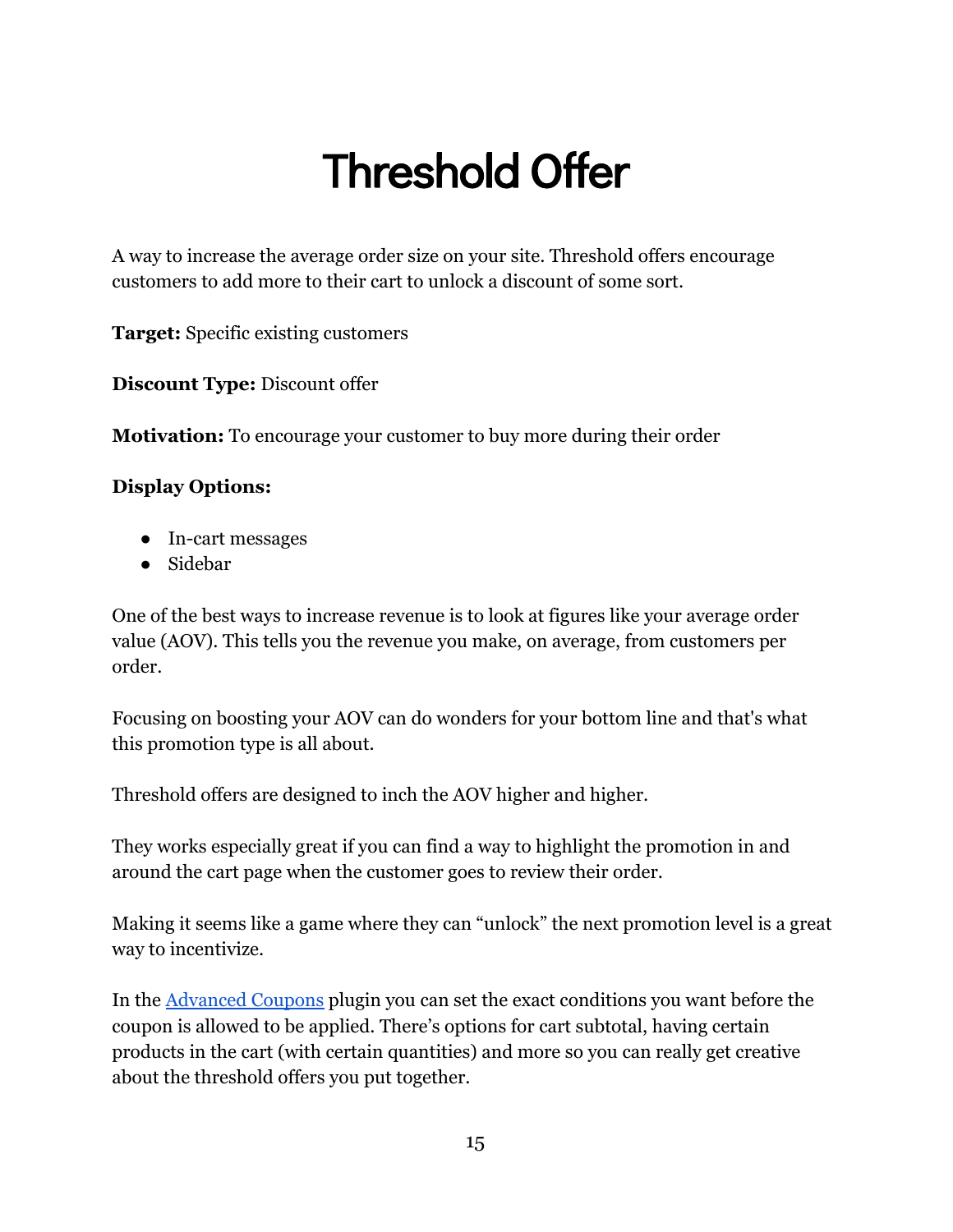### Customer Groups

<span id="page-16-0"></span>Targeting specific customer groups helps you craft deals that are highly relevant and therefore more likely to gain traction.

**Target:** Specific customer roles

**Discount Type:** Any

**Motivation:** Increase offer relevance and therefore take up rate

#### **Display Options:**

- Targeted email blasts
- Popup offers
- In-cart messages

Hyper focusing on certain customer groups is a great way to increase the relevancy of your offers.

It helps to imagine how an offer might apply to retail customers vs. wholesale customers for example. These two groups might buy the same products but for different reasons and in different quantities.

You can see how tailoring a deal to wholesale customers might be different. Buy One Get One deals probably won't work very well for wholesale customers. But a threshold offer might just get them ordering more.

You can also separate people based on their persona as well. If you run a store that caters for multiple types of customers, consider how this might affect the deals you run. Could you run one for each group perhaps?

Another great way to segment customer groups is by looking at customer who have previously bought before vs. new customers. Again, these groups buy the same products but with different motivations.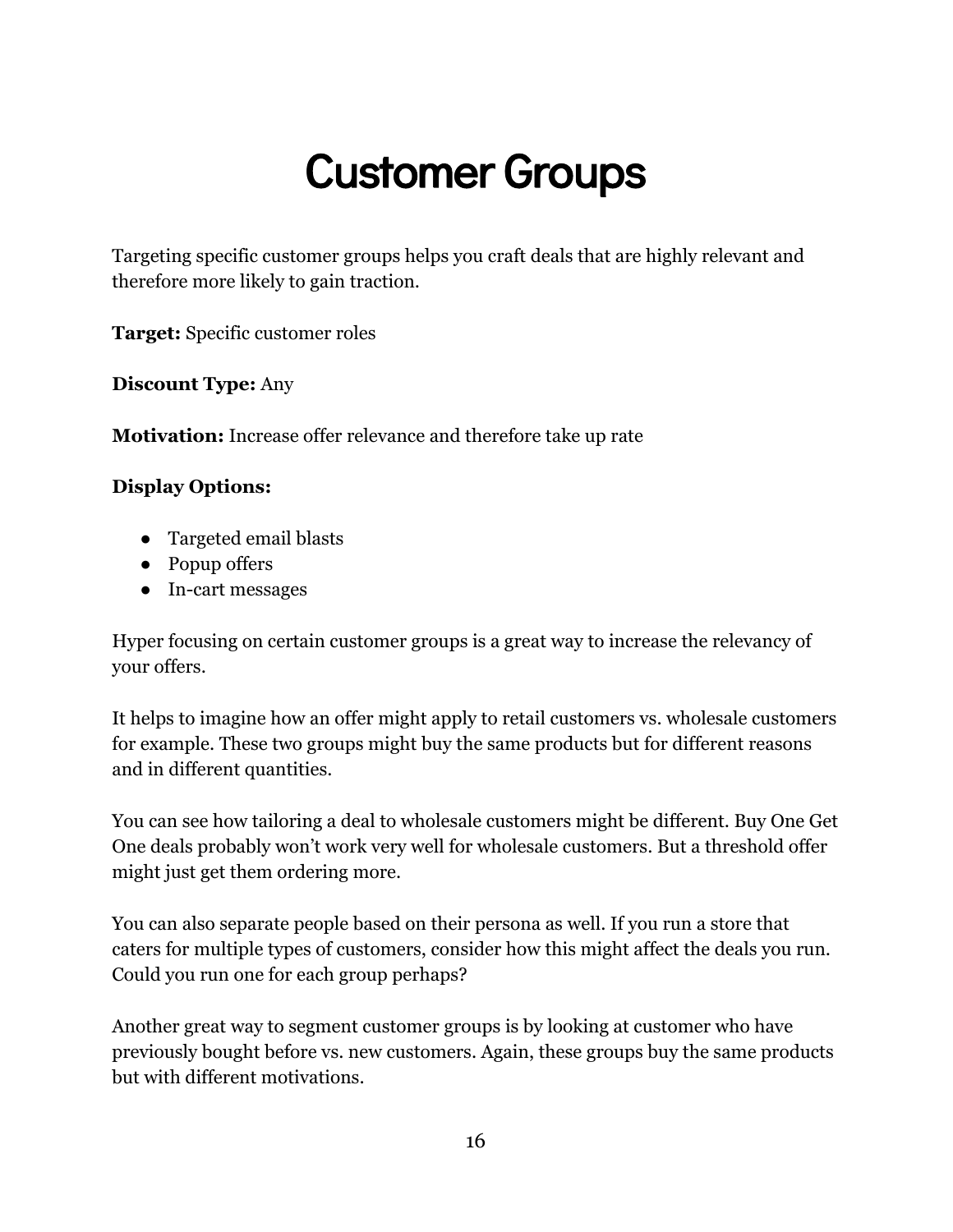## The Upsell

<span id="page-17-0"></span>Capture more revenue from customers by upselling what they're likely to need next with a discount.

**Target:** Existing & specific customers

**Discount Type:** Discount percentage

**Motivation:** To encourage your customer to buy more during their order or make follow up orders for related items

#### **Display Options:**

- In-cart messages
- Popup offers

Did you ever have that feeling that a company was guessing what you wanted next without you telling them? That's upselling.

You don't have to look far for examples. Amazon is one that has mastered the method of getting you to buy the next thing and the next thing.

So how do you implement this with a coupon? What's the trick in pulling off this deal?

Setting the apply pre-conditions – determining when the coupon is allowed to be applied – lets you get really specific about when to provide the upsells.

The second trick is to turn on auto-apply. This makes the system check for the pre-conditions and automatically add the coupon when those conditions are matched. Boom – automatic upsells.

These are part of the advanced features in [Advanced Coupons for WooCommerce](https://advancedcouponsplugin.com/?utm_source=AdvancedCoupons&utm_medium=PDF&utm_campaign=TopStoresFunnel&utm_content=TopStoresPDF).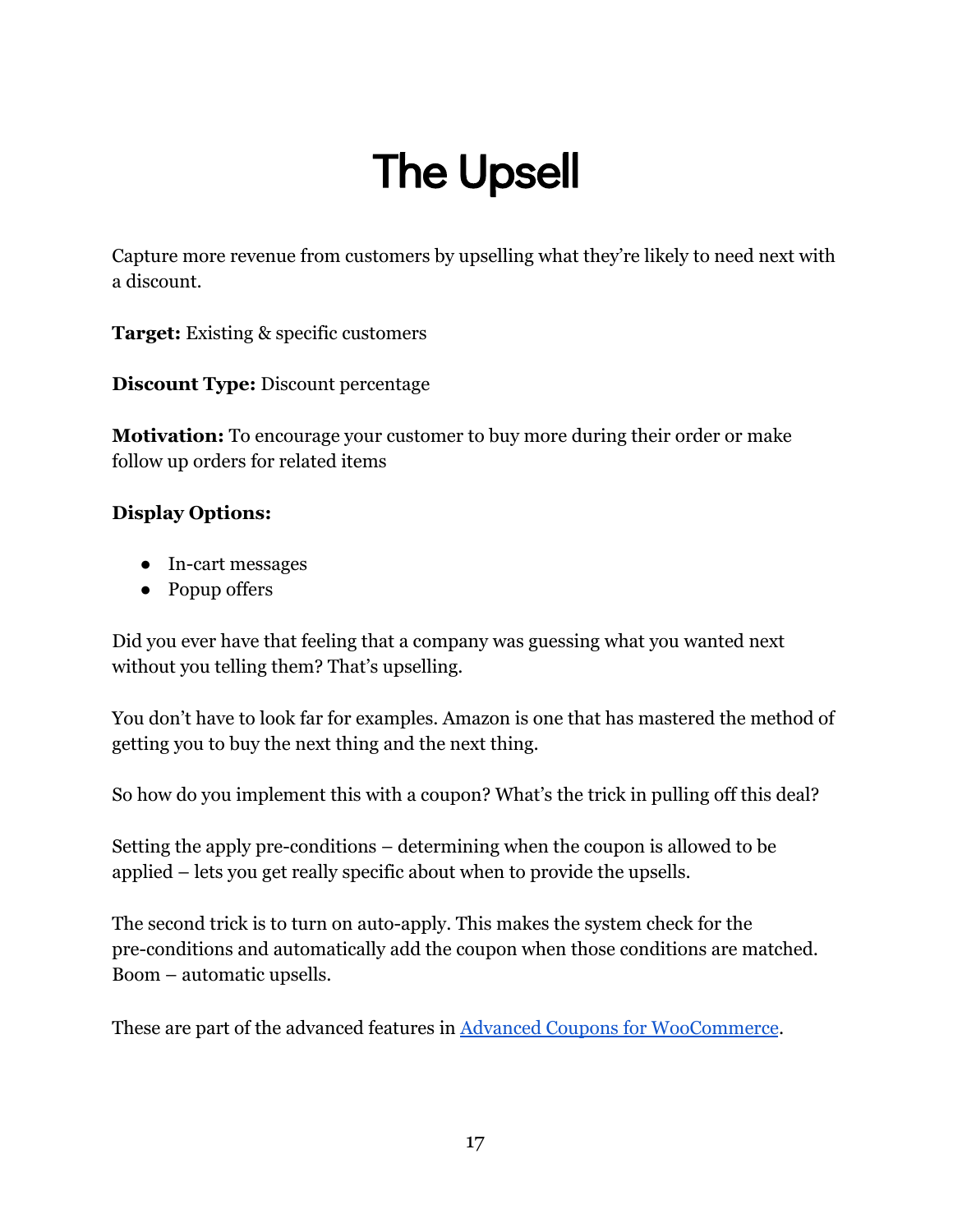### The Product Bundle

<span id="page-18-0"></span>Apply a discount when a certain sequence of products is in the cart.

**Target:** Any customer

**Discount Type:** Discount percentage

**Motivation:** Boost total order value

#### **Display Options:**

- On product pages
- In-cart messages

There's a million and one ways to do upsells but one of the most common is by using bundles.

Bundles are where you group a number of like products together and offer a discount when purchased together.

A great way to achieve the bundle pricing is with a coupon code that applies only when the required products are in the cart.

You can even choose to apply bundle pricing when a product from each category is in the cart.

This power and more is achievable via the condition checking in [Advanced Coupons](https://advancedcouponsplugin.com/?utm_source=AdvancedCoupons&utm_medium=PDF&utm_campaign=TopStoresFunnel&utm_content=TopStoresPDF).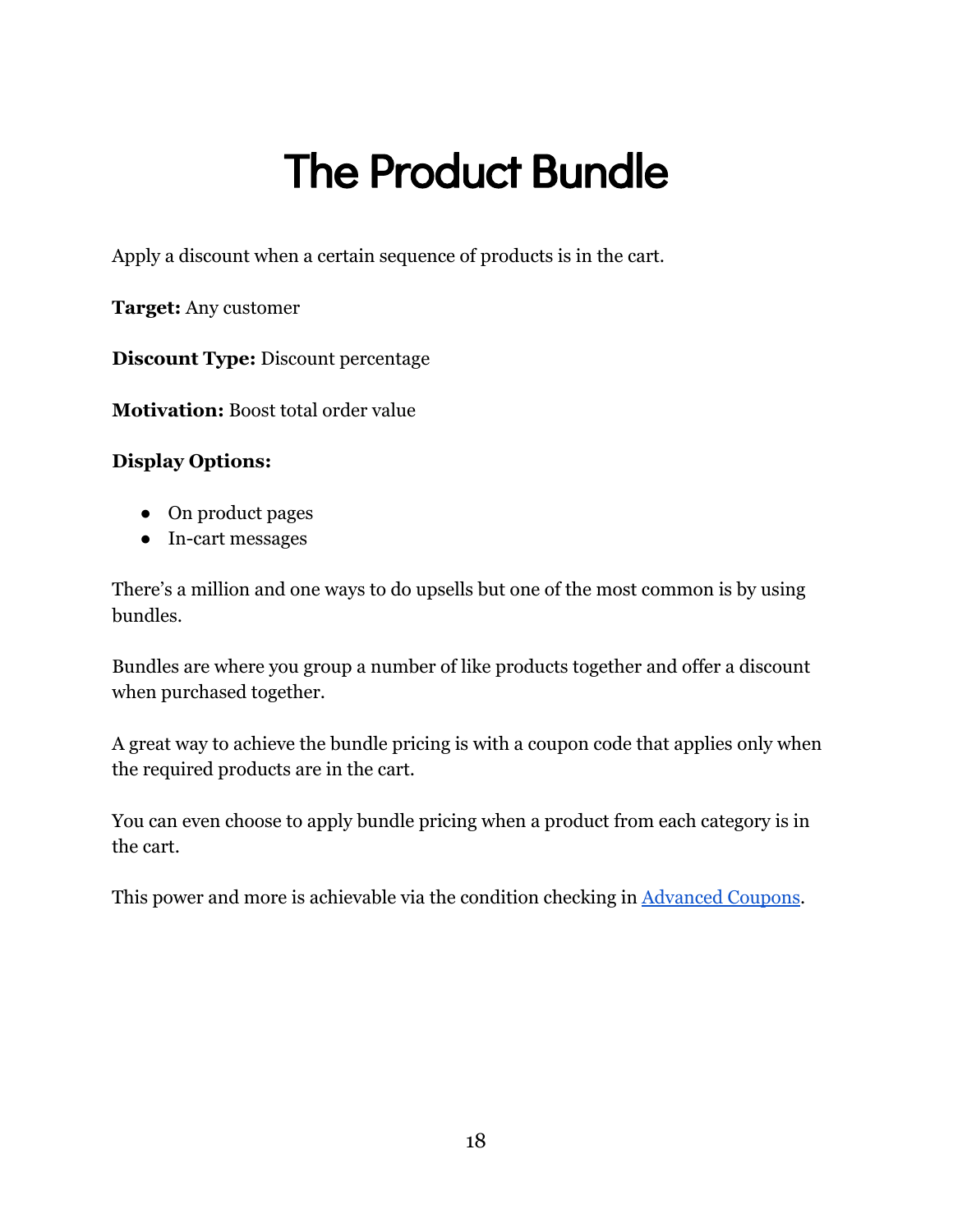### Cart Abandonment

<span id="page-19-0"></span>Save more shopping carts from abandonment with a quick coupon discount for their order.

**Target:** All customers

**Discount Type:** Discount percentage

**Motivation:** Selling more of related products together

#### **Display Options:**

- On product pages
- In-cart messages

What's worse than not getting an order? Not getting an order that could have been easily saved.

Sometimes people just need a sweetener and that's what cart abandonment coupons are all about.

There's a million and one systems out there for detecting cart abandonment, even email systems like Drip, Campaign Monitor and Mailchimp have built in systems for them now, but just engaging with those people might not be enough.

To get the maximum number of abandoned carts rescued a coupon can be used to sweeten the deal and get it over the line.

Giving away a % of a cart's value in exchange for coming back and completing the order might sound like it's unnecessary but in reality you wouldn't have had that order at all. It's a small price to pay to get the order.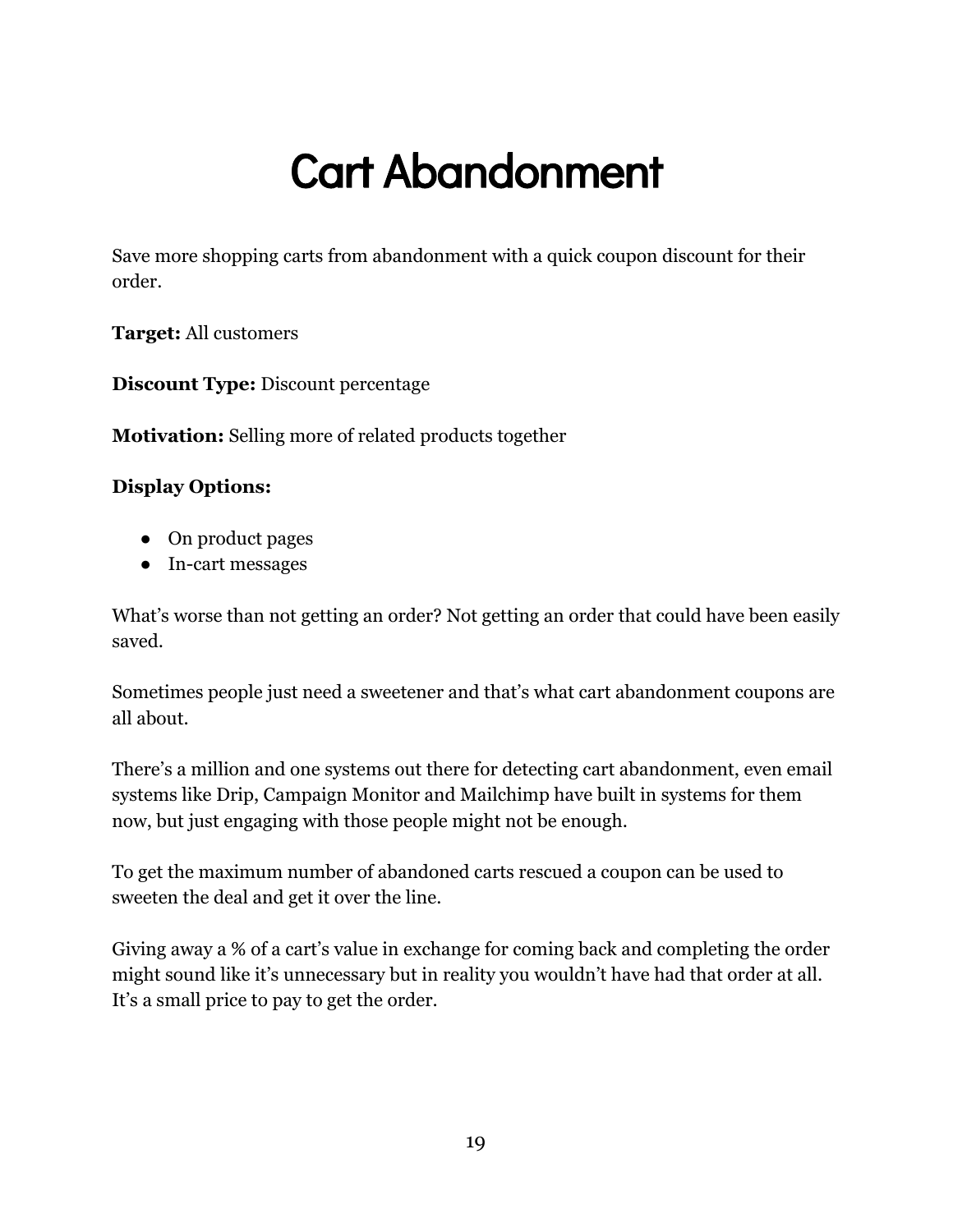My 2 biggest tips for making the most of cart abandonment recovery coupons are:

- 1. Only apply this coupon for new customers, not existing customers new customers are hard to acquire and therefore more valuable if you can rescue them.
- 2. 5-15% is all you need to give away it's not really about the discount, it's just a carrot to get them back.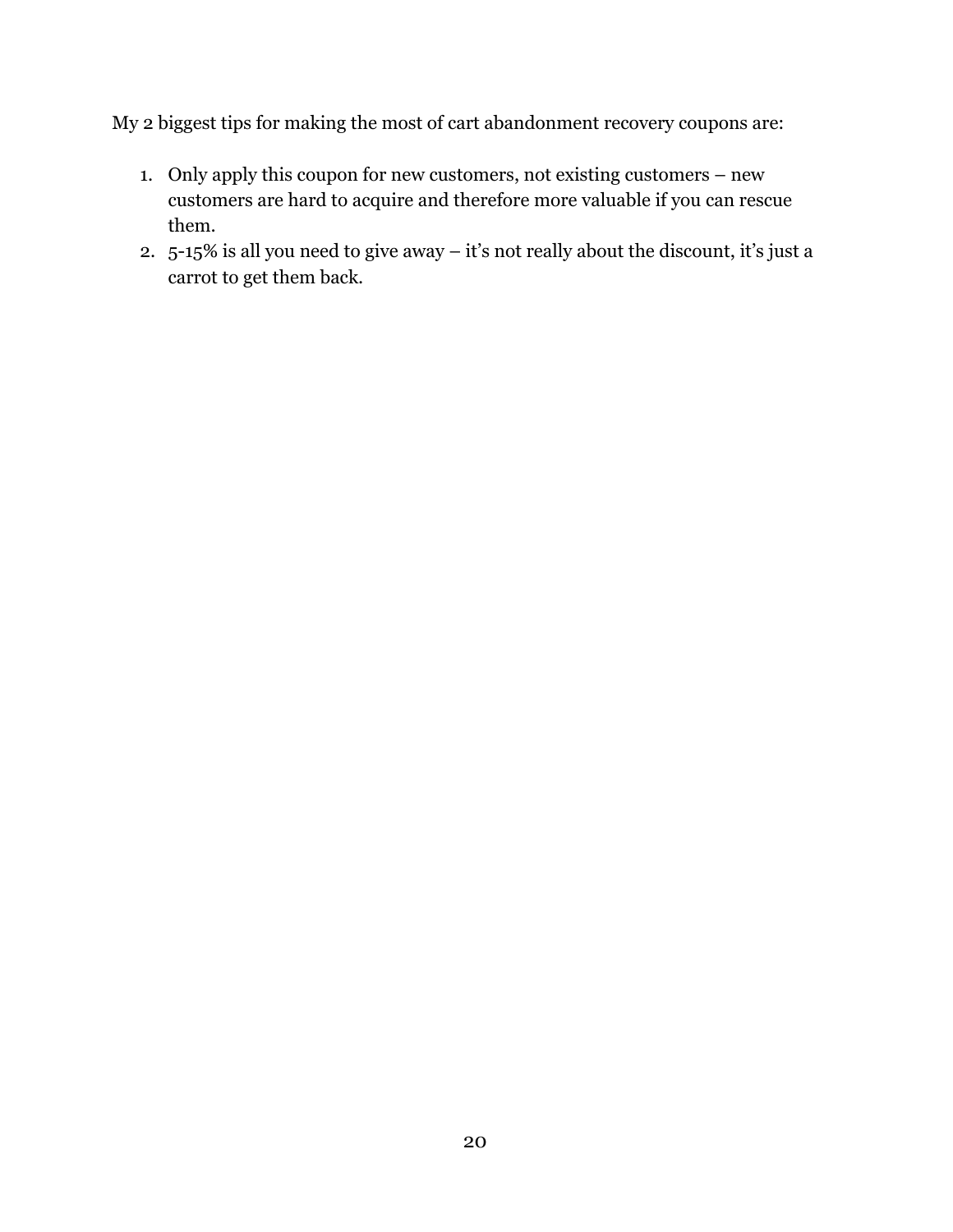## Affiliate Deals

<span id="page-21-0"></span>Create unique coupons for your big affiliates to solidify the relationship and increase the throughput even further.

**Target:** New customers

**Discount Type:** Discount percentage

**Motivation:** Better affiliate performance

#### **Display Options:**

- Affiliate's website
- Affiliate's email campaigns

If you haven't explored affiliate marketing for your store then you could be missing a huge opportunity.

Running an affiliate program can be a very rewarding experience and a very profitable one too.

If you aren't across what affiliate marketing is all about, the cliffnotes version is that you partner with affiliate marketers (usually bloggers, other business owners, and people with big audiences) and give them a percentage of the revenue from any sales that they refer.

The percentage of the sale that is passed on to the affiliate varies greatly but is typically in the 10-50% range.

From the customer's perspective though, they don't know any different.

Creating unique coupons for your biggest affiliates can help give the customers some further incentive to come through those affiliate links over to your site and make a purchase. It's a coupon discount they can't get anywhere else and that makes them feel special for using it.